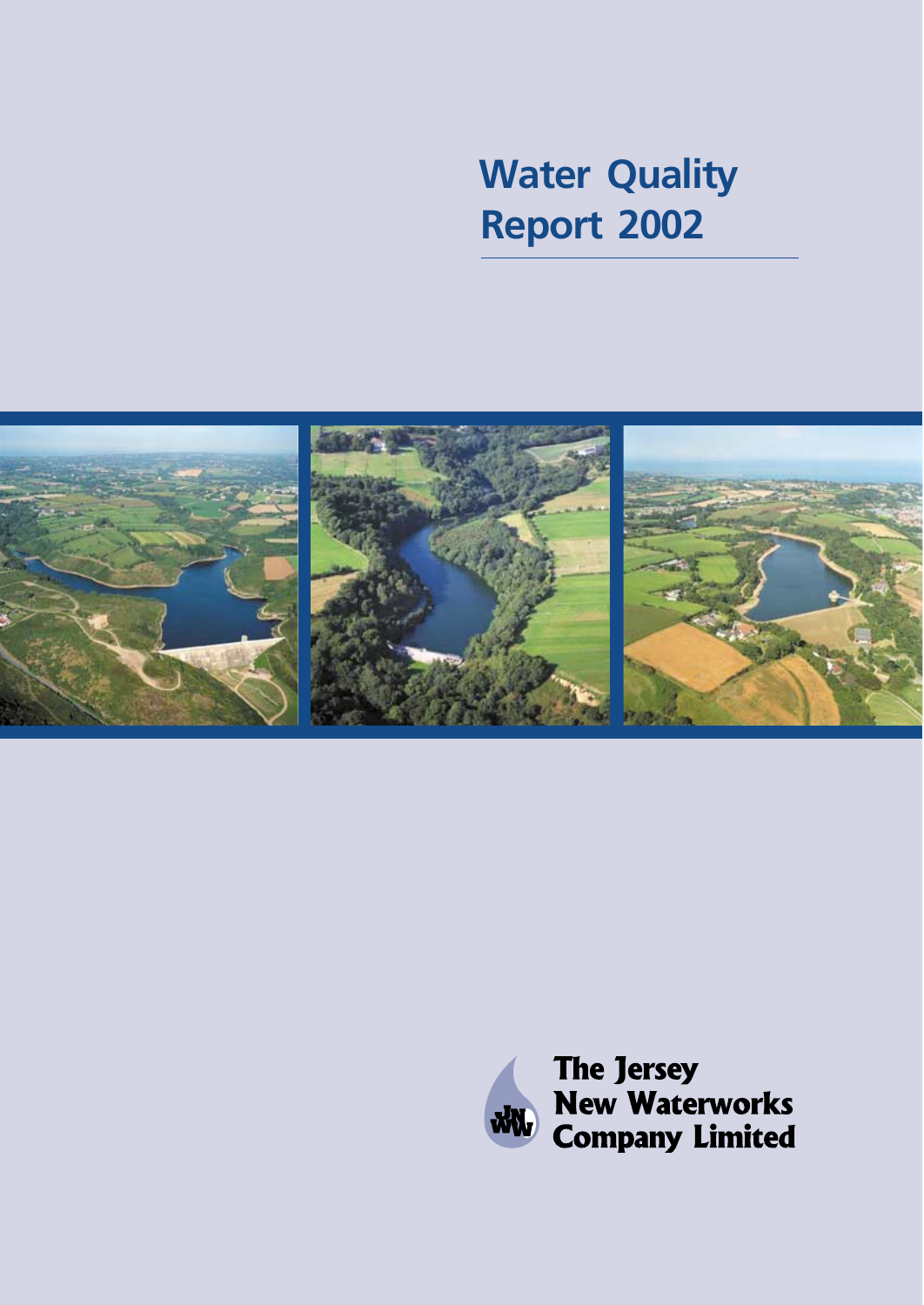### **WATER QUALITY REPORT**

FOR THE YEAR ENDED 31 DECEMBER 2002

### **Microbiological quality**

### **Water leaving treatment works**

| Supply point & average daily<br>volume distributed from | No. of<br>samples | % samples exceeding prescribed<br>concentration or value |                         |  |  |
|---------------------------------------------------------|-------------------|----------------------------------------------------------|-------------------------|--|--|
| Works (Ml/d)                                            |                   | <b>Total coliforms</b>                                   | <b>Faecal coliforms</b> |  |  |
| Handois (10.3 Ml/d)                                     | 1043              |                                                          | O                       |  |  |
| Augres (9.4 Ml/d)                                       | 365               |                                                          | 0                       |  |  |
| <b>Total (19.7 Ml/d)</b>                                | 1408              |                                                          |                         |  |  |

#### **Water in service reservoirs**

| <b>Capacity of Reservoirs (MI)</b> | No. of<br>samples | % samples exceeding prescribed<br>concentration or value |                         |  |  |  |
|------------------------------------|-------------------|----------------------------------------------------------|-------------------------|--|--|--|
|                                    |                   | <b>Total coliforms</b>                                   | <b>Faecal coliforms</b> |  |  |  |
| Westmount 9 MI                     | 362               |                                                          |                         |  |  |  |

### **Water in distribution**

| Zone                 | No. of<br>samples | % samples exceeding prescribed concentration or value<br>(number of samples exceeding concentration of value) |                         |  |  |  |
|----------------------|-------------------|---------------------------------------------------------------------------------------------------------------|-------------------------|--|--|--|
|                      |                   | Total coliforms                                                                                               | <b>Faecal coliforms</b> |  |  |  |
| Zone 1: East         |                   |                                                                                                               |                         |  |  |  |
| Random consumer taps | 68                | $\mathbf 0$                                                                                                   | 0                       |  |  |  |
| Fixed points         | 430               | $\Omega$                                                                                                      | $\Omega$                |  |  |  |
| <b>Total</b>         | 498               | $\Omega$                                                                                                      | $\mathbf{0}$            |  |  |  |
| Zone 2: West         |                   |                                                                                                               |                         |  |  |  |
| Random consumer taps | 57                | 1.75(1)                                                                                                       | 0                       |  |  |  |
| Fixed points         | 279               | 0.36(1)                                                                                                       | $\Omega$                |  |  |  |
| <b>Total</b>         | 336               | 0.60(2)                                                                                                       | $\Omega$                |  |  |  |

Samples exceeding prescribed concentrations were immediately resampled for three consecutive days - recheck samples were clear.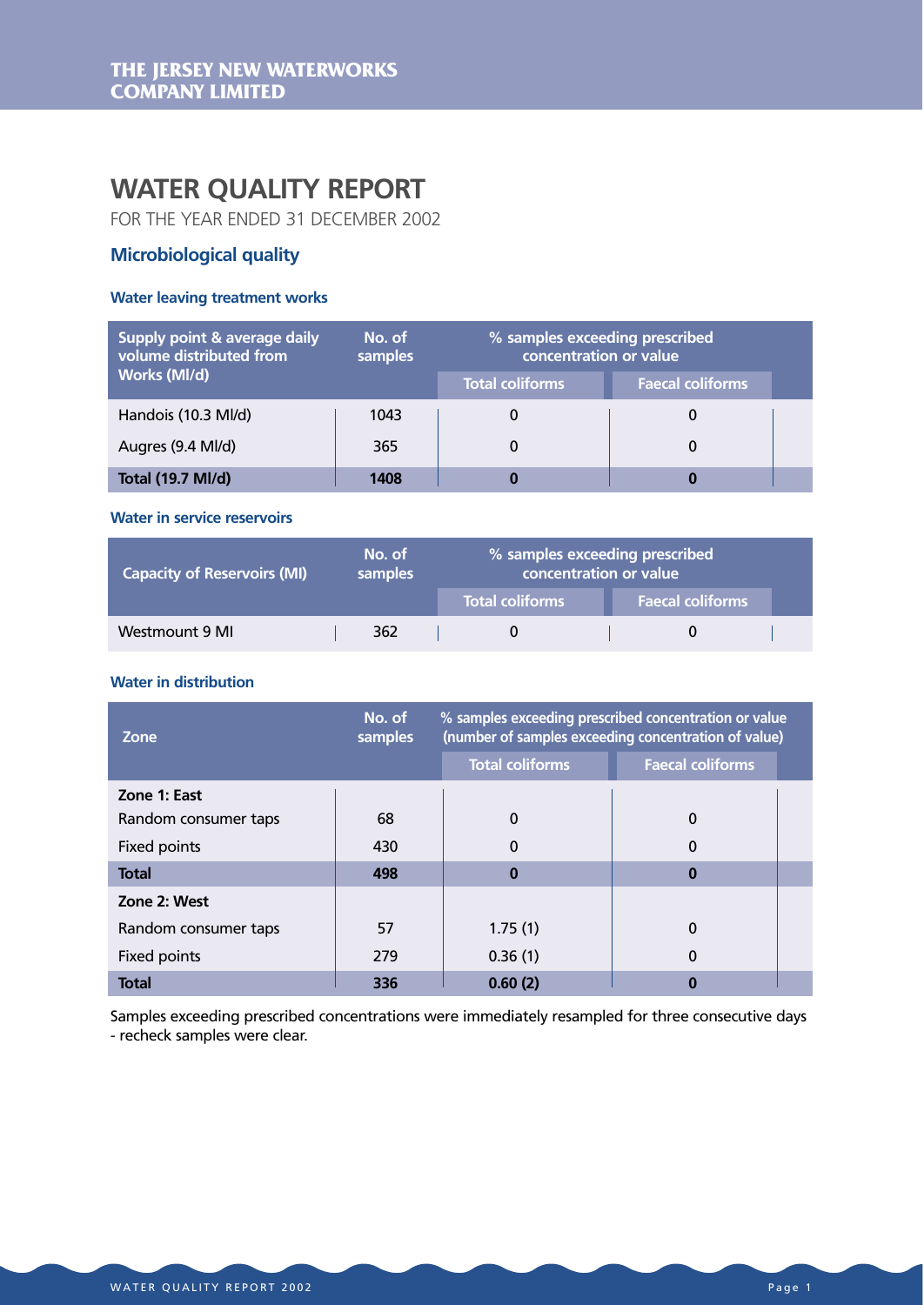## **WATER QUALITY REPORT**

FOR THE YEAR ENDED 31 DECEMBER 2002

### **Physical and chemical quality**

### **Water in distribution**

| <b>Parameter</b>         | <b>Prescribed</b><br>maximum<br>concentration |                | <b>Concentration or value</b> | No. of<br>samples<br>taken | No. of<br>samples<br>exceeding |              |  |
|--------------------------|-----------------------------------------------|----------------|-------------------------------|----------------------------|--------------------------------|--------------|--|
|                          | or value (PCV)                                | <b>Minimum</b> | <b>Mean</b>                   |                            |                                | <b>PCV</b>   |  |
| pH Value                 | $6.5 - 9.5$                                   | 7.3            | 7.4                           | 8.0                        | 227f                           | $\Omega$     |  |
| Conductivity             | 1500 µSm/cm at 20°C                           | 462            | 564                           | 650                        | 140                            | 0            |  |
| Turbidity                | 4 N.T.U.                                      | 0.11           | 0.30                          | 2.08                       | 141                            | $\Omega$     |  |
| <b>Nitrate</b>           | 50 mg NO <sub>3</sub> /l                      | 27             | 40                            | 48                         | 52                             | 0            |  |
| Nitrite <sup>1</sup>     | 0.1 mg $NO2/I$                                | 0.002          | 0.034                         | 0.227                      | 140                            | 9(6%)        |  |
| Ammonia                  | $0.5$ mg NH <sub>4</sub> /l                   | < 0.01         | 0.08                          | 0.37                       | 141                            | $\Omega$     |  |
| Iron <sup>2</sup>        | 200 µg Fe/l                                   | < 10           | 38                            | 440                        | 76                             | $1(1\%)$     |  |
| Aluminium                | 200 µg Al/l                                   | <20            | <20                           | 76                         | 189                            | $\mathbf{0}$ |  |
| Manganese <sup>3</sup>   | 50 µg Mn/l                                    | $20$           | $20$                          | 51                         | 143                            | $1$ (<1%)    |  |
| Colour                   | 20 Hazen Units                                | < 0.69         | 4.3                           | 5                          | 141f                           | $\mathbf{0}$ |  |
| Copper                   | 3000 µg Cu/l                                  | $\leq 4$       | 71                            | 963                        | 76                             | 0            |  |
| Lead                     | $50 \mu g$ Pb/l                               | $\leq$ 1       | 5                             | 47                         | 76                             | 0            |  |
| Zinc                     | 5000 µg Zn/l                                  | $<$ 6          | 49                            | 434                        | 76                             | $\mathbf 0$  |  |
| Chloride                 | 400 mg Cl/l                                   | 47             | 63                            | 82                         | 141                            | 0            |  |
| <b>Dissolved Solids</b>  | 1500 mg/l                                     | 226            | 393                           | 469                        | 140                            | $\mathbf{0}$ |  |
| Oxidizability            | 5 mg $O2/I$                                   | < 0.1          | 0.40                          | 1.08                       | 136                            | 0            |  |
| <b>Total Hardness</b>    | mg CaCO <sub>3</sub> /l no value              | 116            | 143                           | 189                        | 140                            |              |  |
| Alkalinity               | mg CaCO <sub>3</sub> /l no value              | 42             | 59                            | 81                         | 140                            |              |  |
| <b>Residual Chlorine</b> | mg Cl <sub>2</sub> /l no value                | < 0.02         | 0.21                          | 0.52                       | 200f                           |              |  |

| mg/l<br>µg/l<br>$\prec$<br>f | $=$<br>$=$<br>$=$ | milligrams per litre<br>micrograms per litre<br>indicates the concentration is below the detection level of the test<br>in addition to the "compliance" chemical samples several hundred examinations<br>were made for bacteriological and operational sampling purposes, all results<br>were below the PCV. |
|------------------------------|-------------------|--------------------------------------------------------------------------------------------------------------------------------------------------------------------------------------------------------------------------------------------------------------------------------------------------------------|
| 1 Nitrite                    | ÷                 | provisional guideline of 3 mg NO <sub>2</sub> /l set by World Health Organisation Quality<br>Guidelines 1995.                                                                                                                                                                                                |
| 2 Iron                       |                   | provisional maximum tolerable daily intake (PMTDI) give a value of 2000 µg Fe/l<br>given by the World Health Organisation Guideline 1993 - no health-based value<br>for iron in drinking water is proposed.                                                                                                  |
| 3 Manganese :                |                   | provisional health-based quideline of 500 µg Mn/l set by World Health<br>Organisation Quality Guidelines 1999.                                                                                                                                                                                               |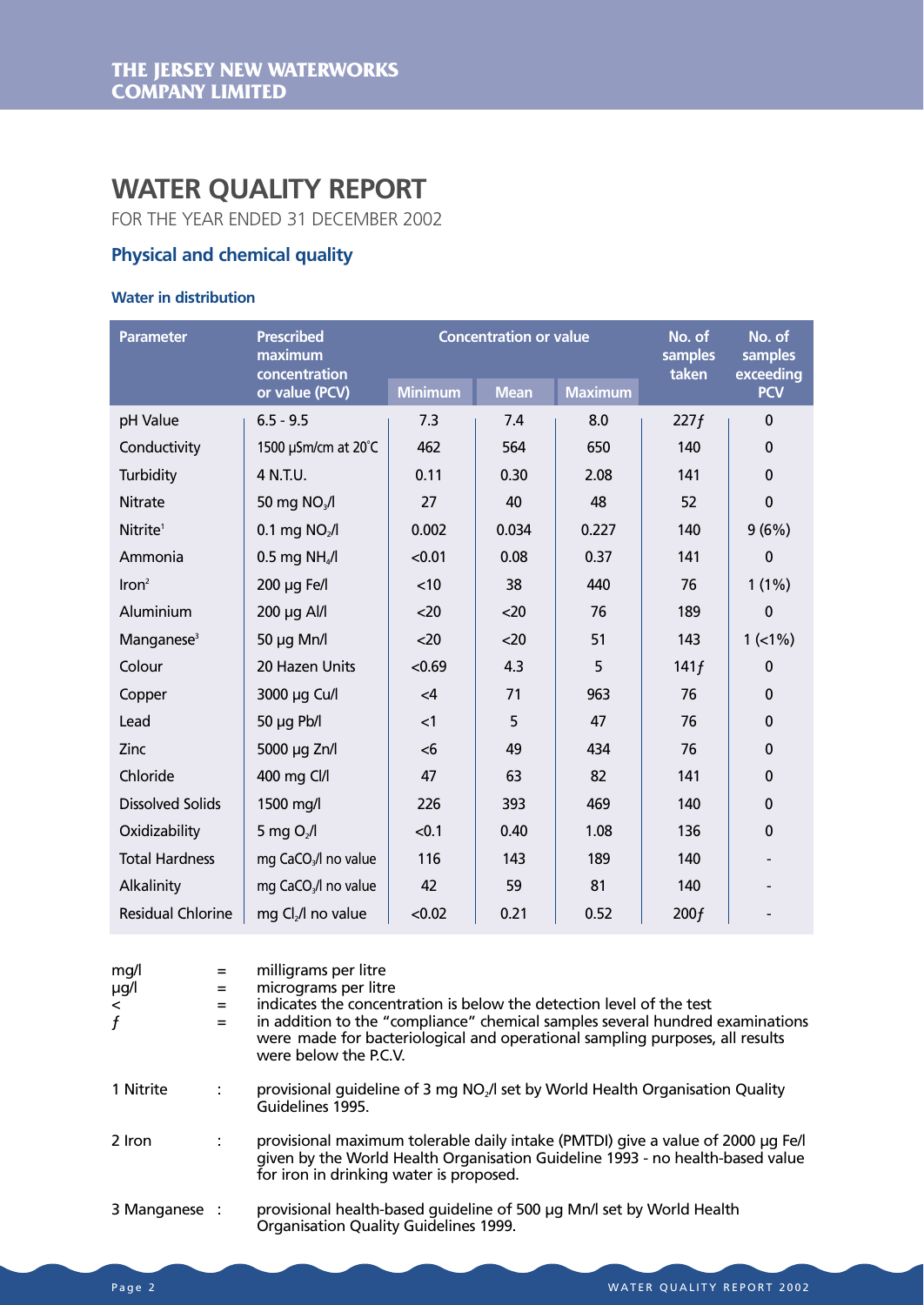### **WATER QUALITY REPORT**

FOR THE YEAR ENDED 31 DECEMBER 2002

### **Chemical quality**

#### **Pesticides detected results in µg/litre - Water in distribution**

| <b>Parameter</b>           | <b>Prescribed</b><br>maximum<br>concentration<br>or value<br>(PCV) | <b>E&amp;W/</b><br><b>WHO</b><br>advisory<br>limits |            | <b>Concentration</b><br>value |                 | No. of<br>samples | No. of<br>samples<br>exceeding<br><b>EU PCV</b> | No. of<br>samples<br>exceeding<br><b>E&amp;W/WHO</b><br>advisory |
|----------------------------|--------------------------------------------------------------------|-----------------------------------------------------|------------|-------------------------------|-----------------|-------------------|-------------------------------------------------|------------------------------------------------------------------|
|                            |                                                                    |                                                     | <b>Min</b> |                               | <b>Mean Max</b> |                   |                                                 | limit                                                            |
| Atrazine µg/l              | 0.1                                                                | <b>E&amp;W 2</b><br>WHO <sub>2</sub>                | < 0.01     |                               | $< 0.01$ 0.022  | $\overline{7}$    | $\mathbf 0$                                     | $\mathbf 0$                                                      |
| Simazine µg/l              | 0.1                                                                | E&W 10<br>WHO <sub>2</sub>                          | < 0.01     | < 0.01                        | 0.014           | $\overline{7}$    | $\mathbf 0$                                     | $\mathbf 0$                                                      |
| Propazine µg/l             | 0.1                                                                | E&W 20                                              | < 0.01     | < 0.01                        | 0.011           | $\overline{7}$    | $\mathbf{0}$                                    | $\mathbf 0$                                                      |
| Trietazine µg/l            | 0.1                                                                | 0.1                                                 | < 0.01     | < 0.01                        | 0.012           | $\overline{7}$    | $\mathbf 0$                                     | $\mathbf 0$                                                      |
| Terbutryn µg/l             | 0.1                                                                | *E&W 700                                            | < 0.01     | < 0.01                        | 0.013           | $\overline{7}$    | $\mathbf 0$                                     | $\mathbf 0$                                                      |
| Terbuthylazine µg/l        | 0.1                                                                | *E&W 10                                             | < 0.01     | < 0.01                        | 0.016           | $\overline{7}$    | $\mathbf 0$                                     | $\mathbf 0$                                                      |
| Cyanazine µg/l             | 0.1                                                                | 0.1                                                 | < 0.01     | 0.033                         | 0.165           | 52                | $\overline{2}$                                  | $\overline{2}$                                                   |
| $2,4$ -D $\mu$ g/l         | 0.1                                                                | E&W 1000<br><b>WHO 30</b>                           | < 0.01     | < 0.01                        | 0.011           | 51                | $\mathbf 0$                                     | $\mathbf 0$                                                      |
| Mecoprop µg/l              | 0.1                                                                | E&W 10                                              | < 0.01     | < 0.01                        | 0.016           | 52                | 0                                               | $\mathbf 0$                                                      |
| Triclopyr µg/l             | 0.1                                                                | 0.1                                                 | < 0.01     | < 0.01                        | 0.024           | 52                | $\mathbf 0$                                     | $\mathbf 0$                                                      |
| Linuron µg/l               | 0.1                                                                | E&W 10                                              | < 0.01     | < 0.01                        | 0.045           | 52                | 0                                               | $\mathbf 0$                                                      |
| Diuron µg/l                | 0.1                                                                | 0.1                                                 | < 0.01     | < 0.01                        | 0.063           | 52                | $\mathbf 0$                                     | $\mathbf 0$                                                      |
| Methabenzthiazuron<br>µg/l | 0.1                                                                | 0.1                                                 | < 0.01     | < 0.01                        | 0.020           | 52                | $\mathbf 0$                                     | $\mathbf 0$                                                      |
| Dalapon µg/l               | 0.1                                                                | 0.1                                                 | < 0.01     |                               | 0.013   0.067   | 9                 | $\mathbf 0$                                     | $\mathbf 0$                                                      |

| µg/l | micrograms per litre |  |
|------|----------------------|--|
|      |                      |  |

< = indicates the concentration is below the detection level of the test.

E&W = England and Wales advisory limits quoted in 'Water Quality Regulations 1989'.

\*E&W  $=$  'likely advisory value', has been calculated by the Company consultants using a formula given in the 'Water Regulations 1989'. The calculations confirm the low toxicity of these particular pesticides.

WHO = advisory limits quoted in 'World Health Organisation Quality Guidelines 1993'.

NB - In addition to the above parameters, examinations were carried out for a further sixty-six types of pesticides, the results of which were below the detection level of the tests.